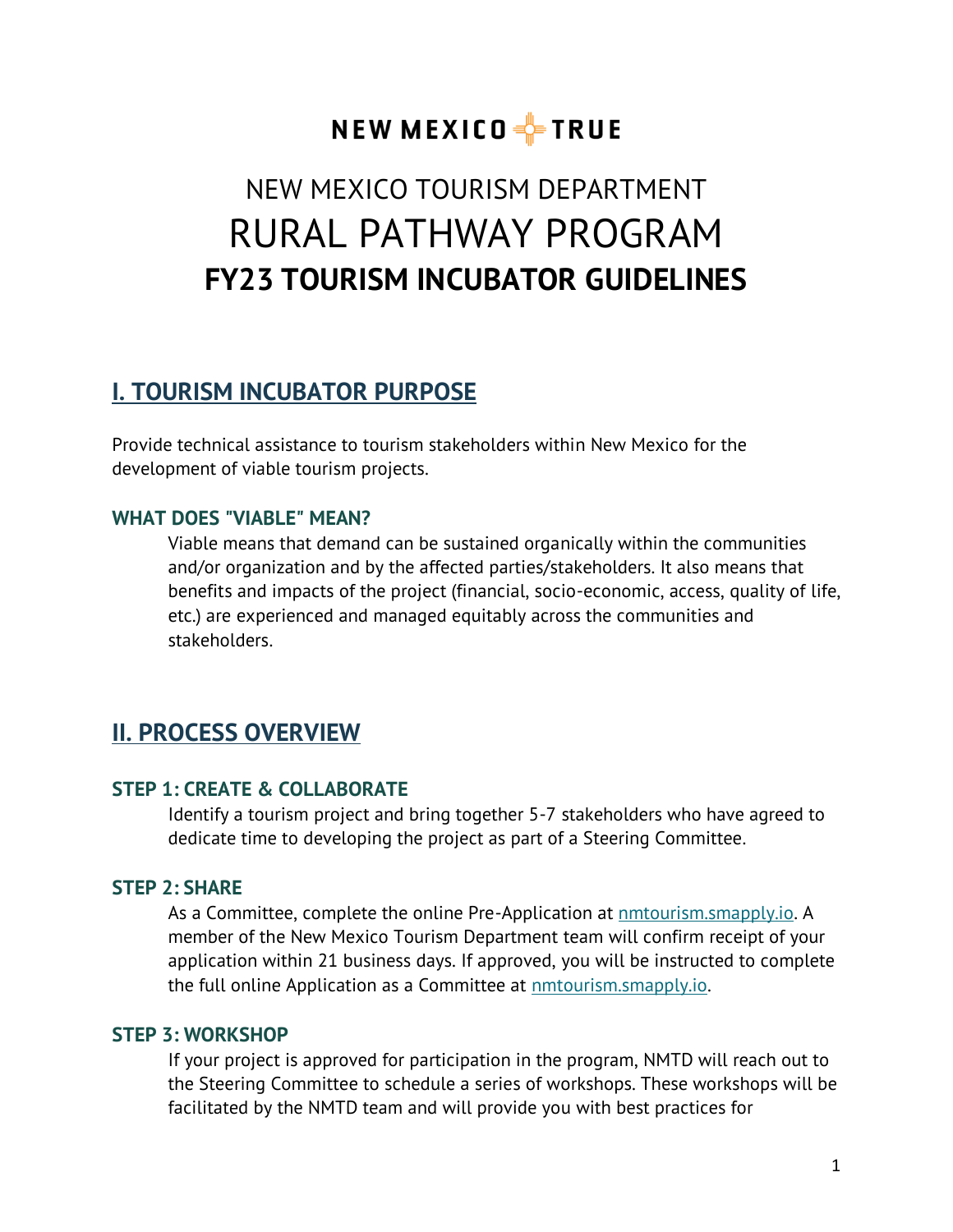developing your tourism project concept and readying it to find funding. As you learn and plan, you will have access to resources which can be referenced outside of the workshops.

## **III. ELIGIBILITY**

## **WHO MAY APPLY?**

Entities eligible to apply include legal, nonprofit tourism related organizations, as designated by the Internal Revenue Service (IRS); and municipalities, counties, and tribal governments within the State of New Mexico that promote New Mexico as a visitor destination.

## **WHAT TYPES OF PROJECTS QUALIFY?**

Project types include but are not limited to: venues, experiences, services, tourism trails & interpretation, infrastructure, and tour development. Examples of projects include:

| <b>VENUE</b>                                        | Museum highlighting local/regional culture, history, art, traditions, etc.<br>٠<br>Cooperative offering work by local/regional artists, possibly including<br>$\bullet$<br>classes, workshops, exhibits, etc.<br>Cooperative market offering local/regional specialty products<br>$\bullet$                                                                                                            |  |
|-----------------------------------------------------|--------------------------------------------------------------------------------------------------------------------------------------------------------------------------------------------------------------------------------------------------------------------------------------------------------------------------------------------------------------------------------------------------------|--|
| <b>EXPERIENCE</b>                                   | Open workshop for local artists/artisans offering classes, workshops,<br>educational programs, etc.                                                                                                                                                                                                                                                                                                    |  |
| <b>SERVICE</b>                                      | Public entity preferred; if private, must demonstrate a comparable public<br>benefit                                                                                                                                                                                                                                                                                                                   |  |
| <b>TOURISM TRAILS</b><br>&<br><b>INTERPRETATION</b> | Thematic trail connecting several towns, highlighting a shared<br>regional tradition, history, product, practice, landscape, etc.<br>Farm/food trail highlighting local/regional foodscapes, food products,<br>and cuisines<br>Regional road trip map<br>٠<br>Historical trail with interpretive elements<br>$\bullet$<br>Dark Skies interpretation<br>$\bullet$<br>Archaeological site interpretation |  |
| <b>INFRASTRUCTURE</b>                               | Redevelopment of historic museum, building, or asset                                                                                                                                                                                                                                                                                                                                                   |  |
| <b>TOUR</b><br><b>DEVELOPMENT</b>                   | Themed regional tours (Northern/Southern New Mexico, etc.)                                                                                                                                                                                                                                                                                                                                             |  |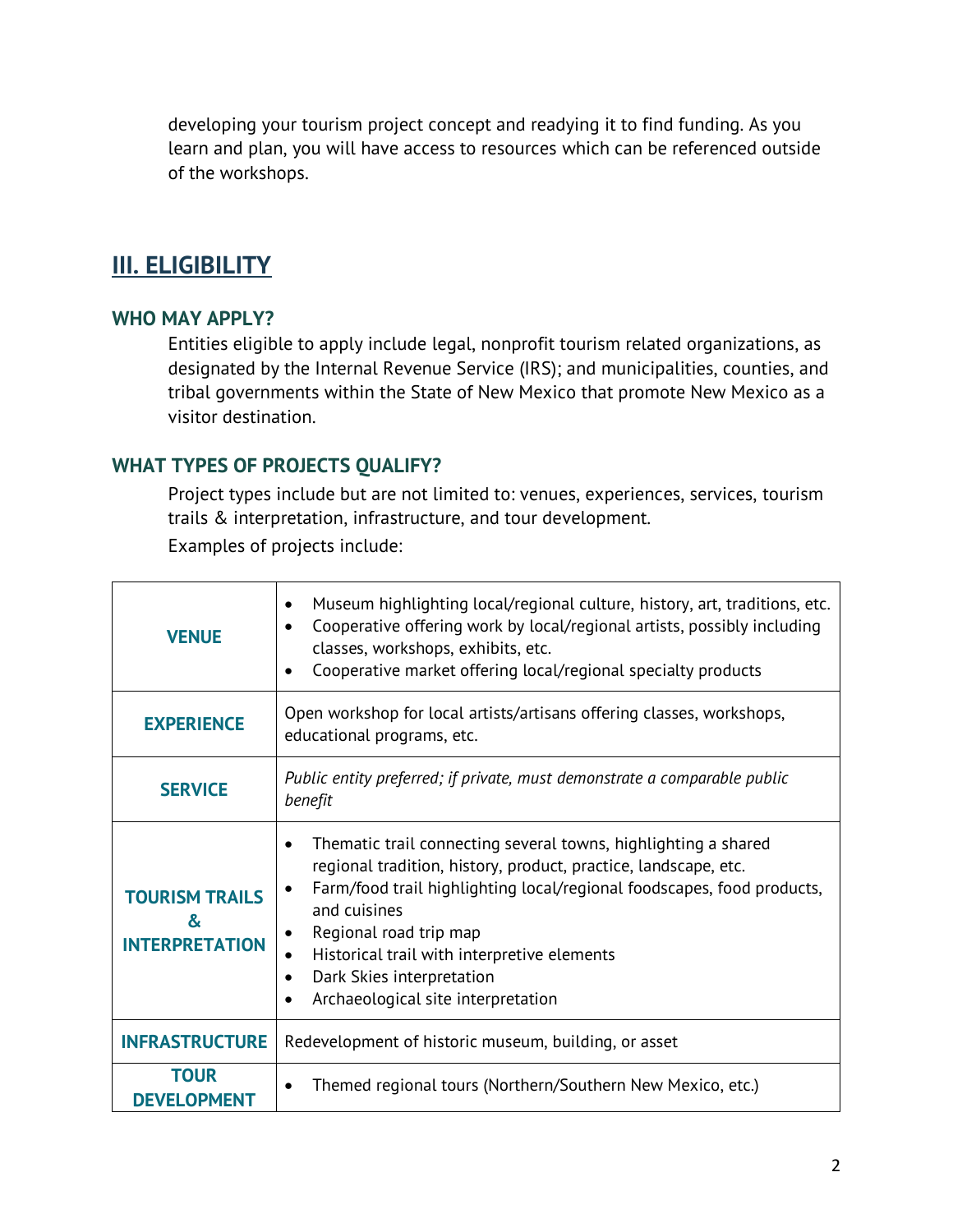|  | Outdoor physical experiences (whitewater rafting, paddle boarding, |
|--|--------------------------------------------------------------------|
|  | wildlife viewing, outfitters, etc.)                                |
|  | Agritourism                                                        |

## **IV. PROGRAM AGREEMENT**

The program award will be officially executed upon receipt by NMTD of the signed program agreement.

## **V. SUBMISSION REQUIREMENTS**

The Rural Pathway Program application can be accessed at [nmtourism.smapply.io.](https://nmtourism.smapply.io/)

## **PROGRAM GOALS, DEFINITIONS, AND ASSOCIATED STRATEGIES GOAL 1**

Develop authentic experiences that are aligned with the New Mexico True brand; a promise to deliver "adventure steeped in culture."

## **DEFINITIONS:**

## *Authentic*

The proposed tourism project must reflect the spirit of New Mexico in some aspect. This can take the form of a tangible product (for example, Hatch green chile) or an intangible experience (for example, traditional dances or cultural practices). The experience does not have to be unique to New Mexico (for instance, Dark Skies are not unique to New Mexico alone), but should represent an element comprising the identity and spirit of New Mexico. Examples from past program participants include: Española Low Rider Museum: a tangible product (museum) offering an experience (museum visit) highlighting a local/regional cultural practice (lowriders). Town of Silver City Main Street: a physical activity (walking tour) offering an experience (seeing/visiting local buildings) highlighting local history (buildings and their former residents).

## *Experiences*

The tourism product should involve at a minimum certain elements of "experience." Experience can be considered in several ways: something a tourist lives physically, intellectually, emotionally, or psychologically; something outside of the tourist's everyday realm of experience; an interaction between the tourist and the tourism product (physical, intellectual, emotional, or psychological); etc.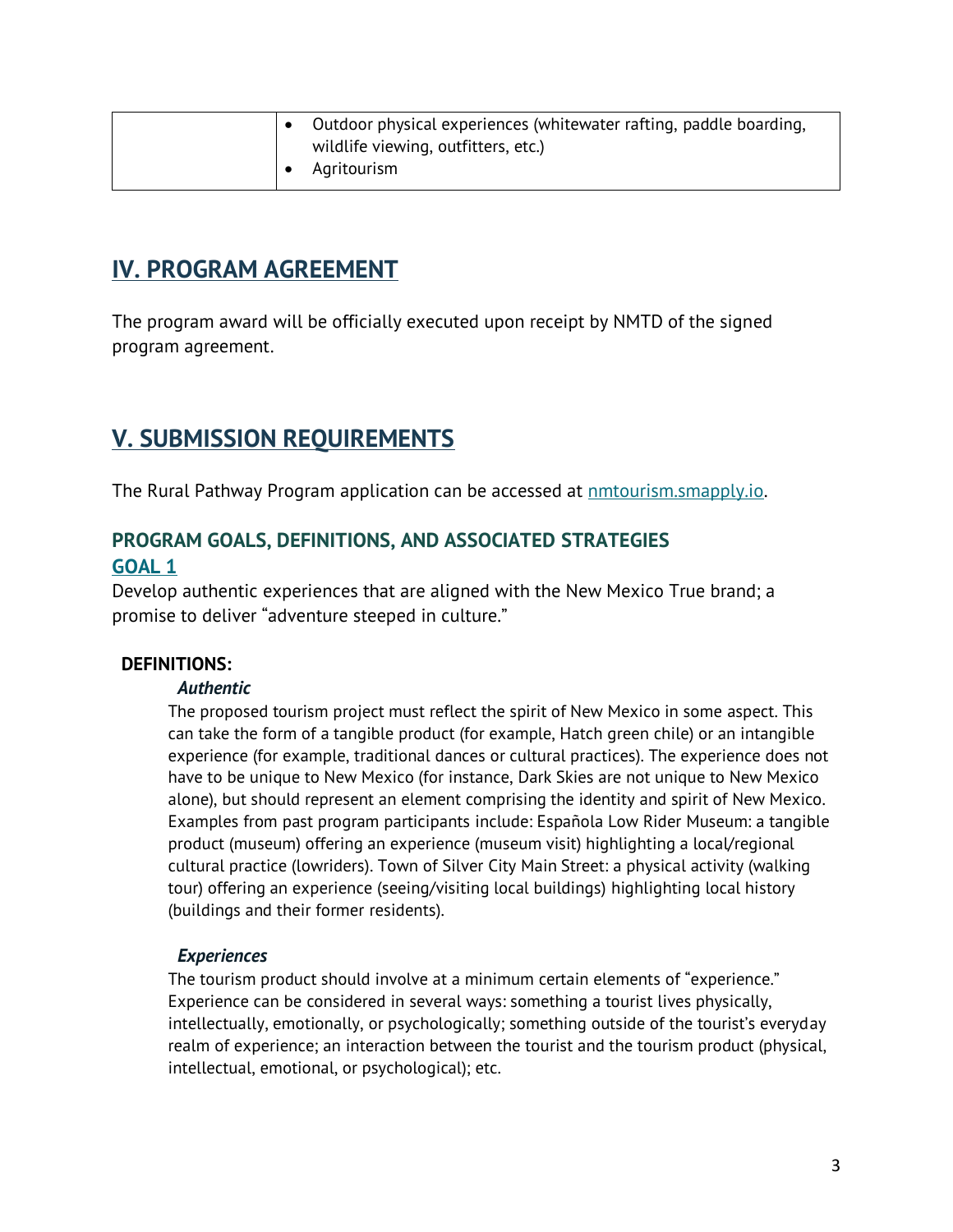#### *New Mexico True Brand*

The New Mexico True brand seeks to promote tourism products and experiences centered around adventure, culture, and a thirst for authenticity.

Projects reflecting the New Mexico True brand represent the people, landscapes, and cultures of New Mexico as honestly and faithfully as possible, bringing tourists (from near or far) a new perspective through firsthand experience. The New Mexico True brand also seeks to dismiss misconceptions and misunderstandings of the state; encourage staycations; and promote "adventures that feed the soul."

#### *Adventure Steeped in Culture*

The tourism product should engage the tourist in an "adventure" (an experience outside of the tourist's scope of daily activity, whether physical, intellectual, emotional, or psychological), and that adventure should be based in an element of New Mexican culture.

## **STRATEGIES:**

- $\circ$  Identify the specific tangible and intangible elements of the product which reflect New Mexico's spirit and identity.
- o Identify how these elements will be represented (communicated to tourists) through the product.
- $\circ$  Identify how the product aligns with the New Mexico True Brand (described above).
- $\circ$  Identify any elements of adventure in the product (communicated to tourists or experienced by them). Note that this does not have to be adventure of a physical nature, but can also include adventures of an emotional, psychological, spiritual, or intellectual nature.
- o Identify the tangible and intangible cultural elements of the product.

## **GOAL 2**

Drive economic growth and create jobs through the development of strategic tourism projects.

## **DEFINITIONS:**

## *Economic Growth & Job Creation*

The project should drive economic growth which goes beyond the financial wellbeing of its immediate stakeholders. The project should have the potential to create positive direct, indirect, and induced economic impacts on the community/geographical area in which the project is implemented, and should have the potential to create jobs for locals, with the number of jobs increasing as the project expands. Wherever possible, the project should diversify the revenue streams available to or harnessed by the community involved. Local contractors should be used as much as possible in order to keep project dollars within the community.

## **STRATEGIES:**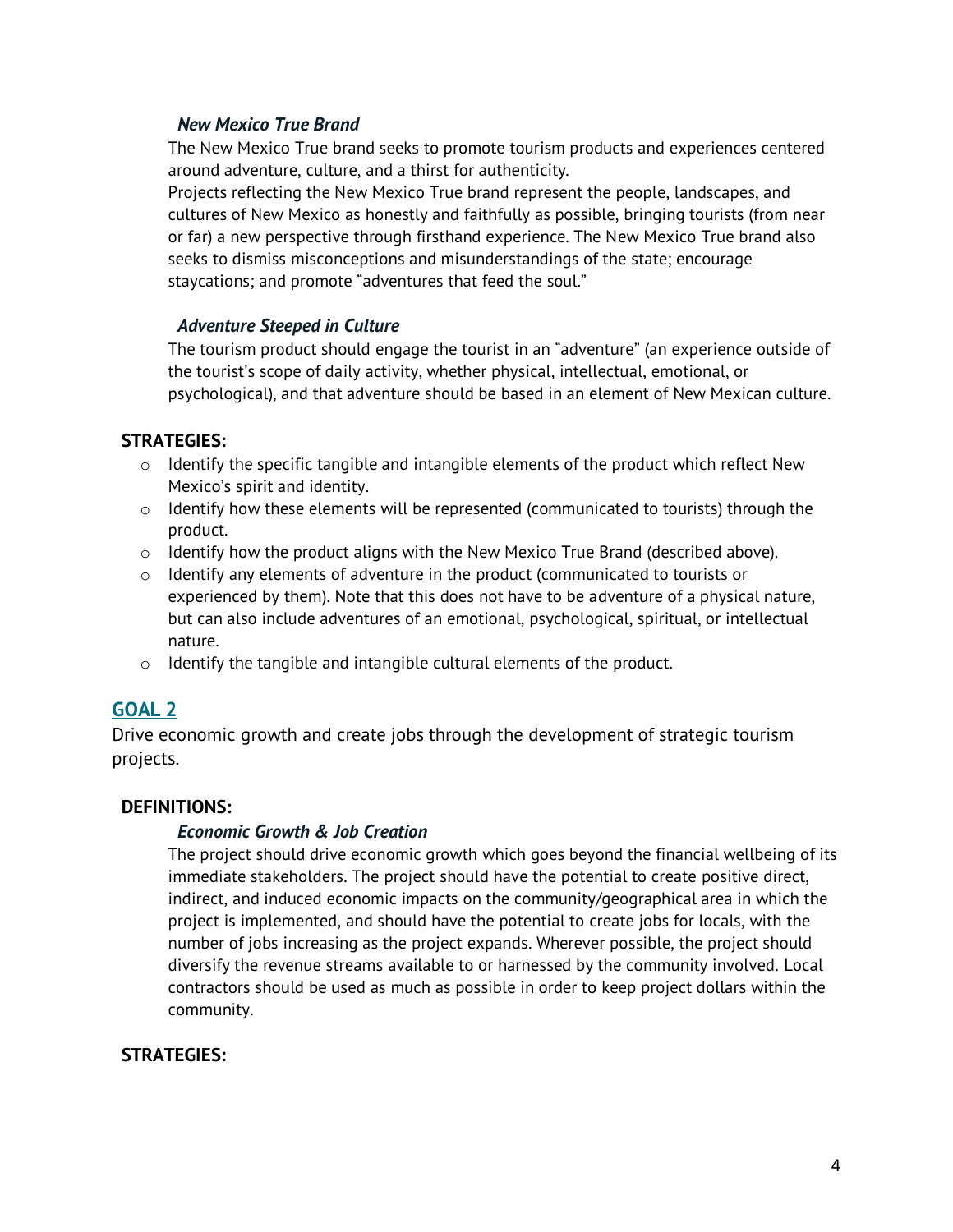- $\circ$  Identify current annual gross receipts tax and lodgers' tax in the proposed territory; identify the anticipated gross receipts tax and lodgers' tax that the project will generate on an annual basis.
- $\circ$  Identify the current annual visitation in the proposed territory; identify the anticipated daily visitation that the project will generate on an annual basis.
- $\circ$  Identify the current daily visitor spending in the proposed territory; identify the anticipated daily visitor spending the project will generate.
- $\circ$  Identify the current number of tourism-related jobs in the proposed territory; identify the anticipated number of tourism-related jobs that the project will generate on an annual basis.
- $\circ$  Identify or model the anticipated growth of the above factors over time, based on estimated factors impacting the project's scalability.
- $\circ$  Identify the types of tourism-related jobs (current and anticipated): hourly vs. full-time, seasonal vs. year-round, skilled (and level of education required) vs. unskilled, etc.
- o Identify current revenue streams in the proposed territory; identify any new revenue streams which will be harnessed during the project.
- o Identify the location of contractors used on the project: local, regional, state, other.

## **GOAL 3**

Engage stakeholders in constructive conversations regarding how best to capitalize on tourism trends and the New Mexico True brand.

## **EXPLANATION:**

This program involves bringing together stakeholders who are committed to developing the project from inception to funding and implementation. These stakeholders form a Steering Committee of 5-7 people who guide the development of the project and collaborate with external parties and stakeholders. Stakeholders beyond the Committee may be public or private actors such as associations, government officials, community residents, and anyone impacted by tourism development efforts in the proposed location. A healthy dialogue among all of these stakeholders, as well as clear and timely communication, is an essential element of a successful project.

## **STRATEGIES:**

- o Identify who will be impacted by the proposed tourism project, how they will be impacted, and measures taken/to take in order to mitigate any negative impacts.
- $\circ$  Identify how all persons impacted by the tourism project have been involved in the development of said project.
- $\circ$  Identify employed methods of and spaces for two-way communication around the project: Steering Committee to those impacted, and vice-versa. Examples include:
	- $\circ$  Educational spaces/exhibits for those impacted to learn more about the project and its intended results.
	- $\circ$  Participatory forums during which those impacted by the project may contribute ideas, support, objections, and opinions.
	- o Newsletters, website, email updates, etc. to communicate progress.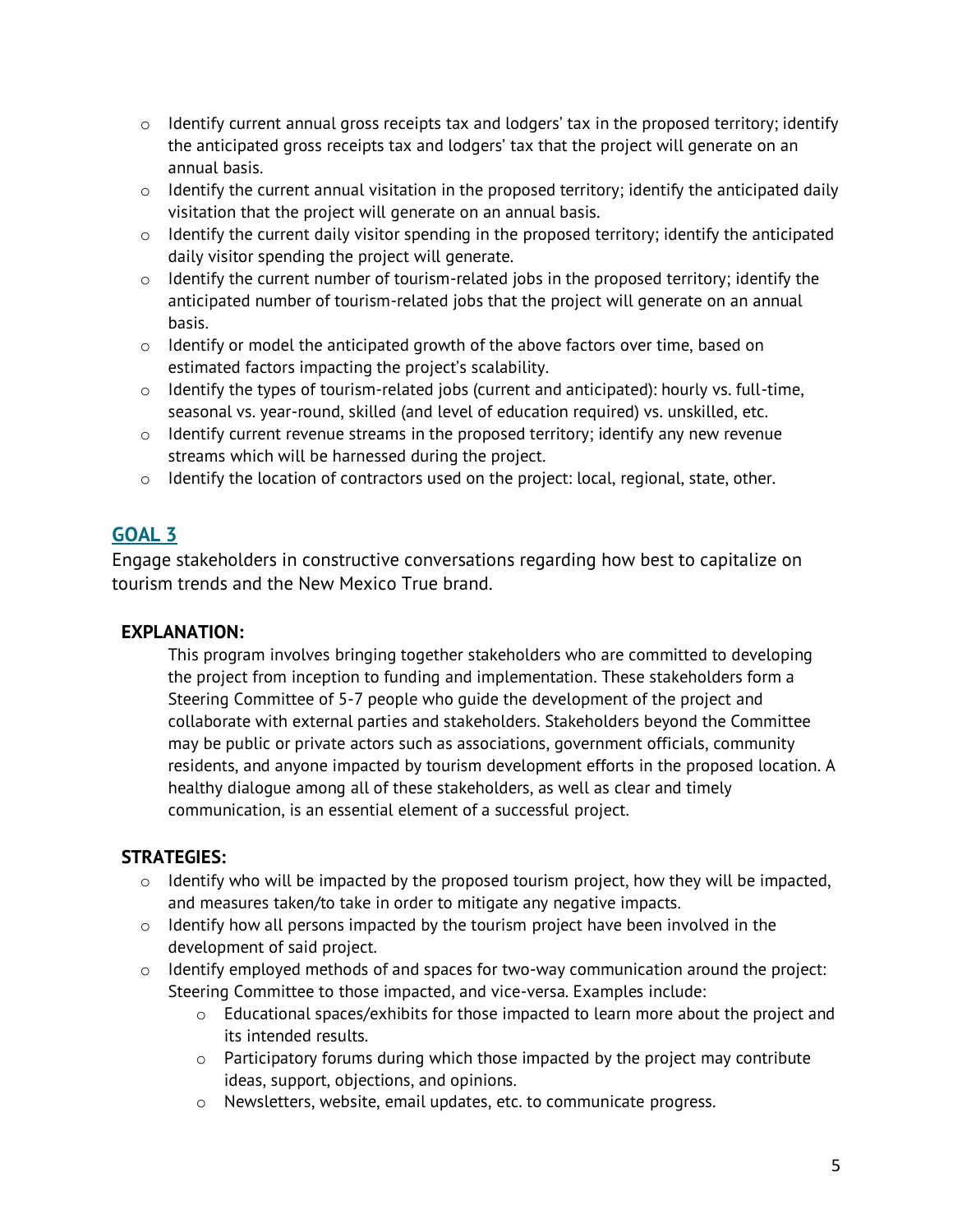- o Include letters of support from stakeholders not on the Steering Committee.
- o Include any communications materials which have been created and/or distributed to those impacted by the proposed project.
- o Include notes from any participatory forums held.
- $\circ$  Include images and/or content from educational exhibits created around the project.
- $\circ$  Include a benchmark/SWOT study of similar projects in another region/state/country.
- o Include any news stories/media/branding/marketing of a similar project.

## **GOAL 4**

Spark creativity and ownership for stakeholder successes and opportunities.

## **DEFINITIONS:**

## *Spark Creativity*

The project planning, implementation, and evaluation processes should allow for the maximum amount of creative expression from as many sources as possible.

## *Spark Ownership*

Through the phases of project development, implementation, and evaluation, it is essential to grant responsibility and ownership of each project element to specific parties. This increases responsibility, as well as active and continued participation in ensuring the project's feasibility and wellbeing.

## *Successes*

In order to measure the project's successes, metrics must be developed and applied rigorously throughout each stage of development, implementation, and evaluation. The results of these metrics must be able to be presented and communicated in a clear format and style which allows for understanding, appreciation, and participation by experts and nonexperts alike.

## *Opportunities*

Opportunities take two forms: the opportunities available to the project itself, and the opportunities created by the project. Opportunities available to the project may include partnerships, funding, idea generators from external sources, etc. Opportunities created by the project may take various forms: economic, social, educational, professional, reputational, etc.

## **STRATEGIES:**

- $\circ$  Identify sources of creativity and creative expression within the project.
- $\circ$  Identify methods of harnessing creativity from stakeholders and locals, and note whether they have been used or will be used, and in what capacity.
- $\circ$  Identify the parties responsible for each element of project development, implementation, and evaluation.
- o Identify project milestones.
- o Detail the methodology used/to be used for tracking success of the project.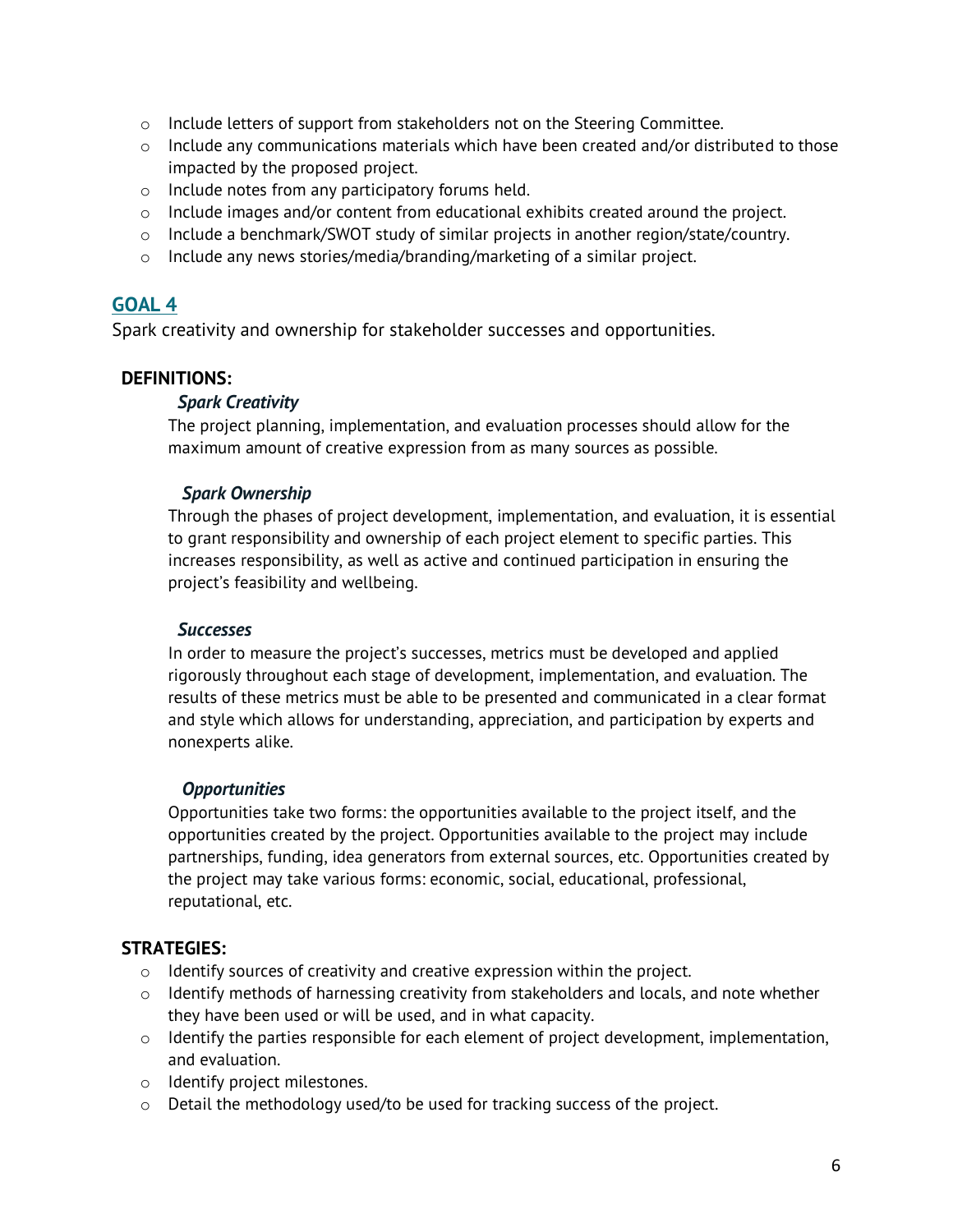- $\circ$  Identify the opportunities available to this project and note whether they have been used or will be used, and in what capacity (see above for examples).
- $\circ$  Identify the opportunities created by this project (see above for examples), and whom they benefit (local residents, local businesses, project stakeholders, etc.).

## **GOAL 5**

Connect and diversify the tourism industry.

## **DEFINITIONS:**

## *Connect*

Making connections among stakeholders is crucial to building a strong network of support for the project. Clear lines and methods of communication must be established, ensuring that experts and nonexperts alike are able to understand, appreciate, and contribute to the project.

## *Diversify*

The greater the diversity of voices and expertise a project has, the greater its chances of success and of serving the widest possible population, maximizing positive impacts and minimizing negative ones. Diversity can take the form of underrepresented populations in a socio-economic sense, but also underrepresented populations in a larger sense, such as academics and individual experts in certain fields who may not otherwise be consulted or included in the project.

## **STRATEGIES:**

- $\circ$  Identify a strategy for communication among all stakeholders (public and private, at all levels, including individuals, experts, and non-experts), including the different methods used/to be used.
- o Identify existing collaborations or partnerships that may assist in project planning, implementation, and evaluation. In what ways will they assist?
- $\circ$  Identify any new collaborations or partnerships which may assist in project planning, implementation, and evaluation. In what ways will they assist?
- $\circ$  Identify any new or unique voices welcomed into the process and any adaptations that have been made in order to include them (pueblos, locals, marginalized communities, experts, nonexperts, etc.).

## **VI. APPLICATION EVALUATION CONSIDERATIONS**

## **VIABILITY**

o Demand can be sustained organically within the communities/organization and by affected parties/stakeholders